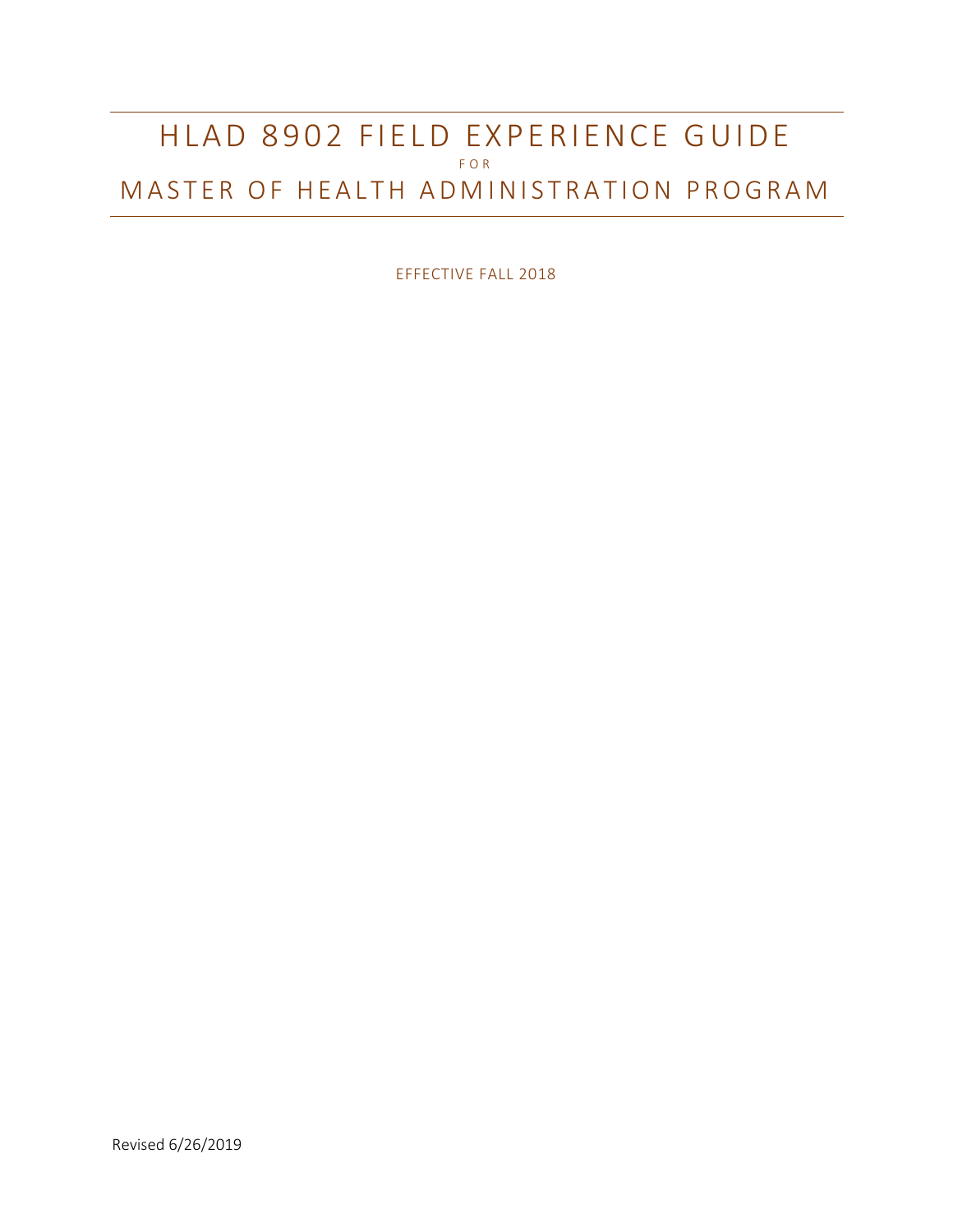# TABLE OF CONTENTS

| Students will be evaluated by their Field Experience Preceptor at the conclusion of the practicum<br>(Preceptor Evaluation Form). The Preceptor's evaluation of the student will be considered in |
|---------------------------------------------------------------------------------------------------------------------------------------------------------------------------------------------------|
|                                                                                                                                                                                                   |
|                                                                                                                                                                                                   |
|                                                                                                                                                                                                   |
|                                                                                                                                                                                                   |
|                                                                                                                                                                                                   |
|                                                                                                                                                                                                   |
|                                                                                                                                                                                                   |
|                                                                                                                                                                                                   |
|                                                                                                                                                                                                   |
|                                                                                                                                                                                                   |
|                                                                                                                                                                                                   |
|                                                                                                                                                                                                   |
|                                                                                                                                                                                                   |
|                                                                                                                                                                                                   |
|                                                                                                                                                                                                   |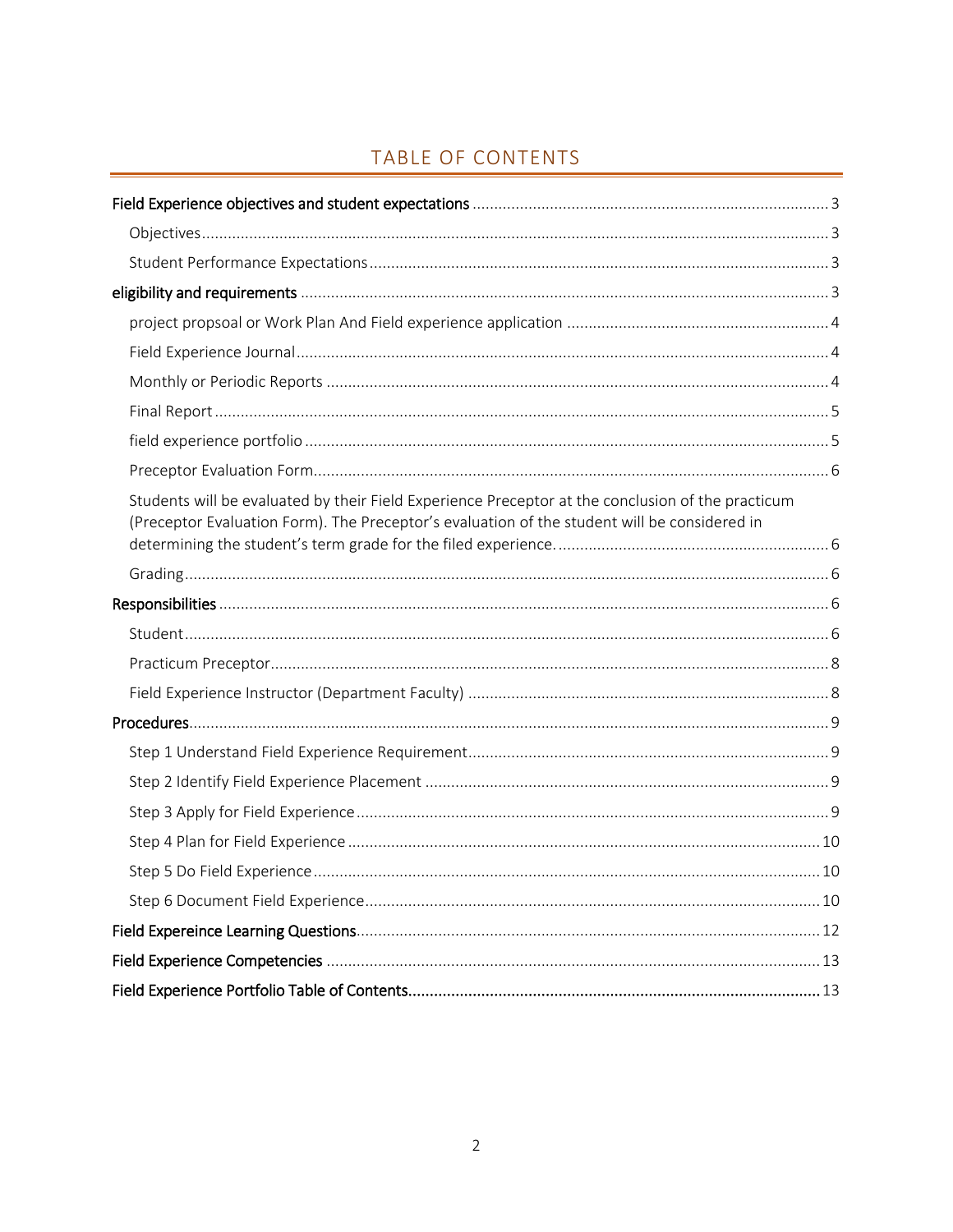# <span id="page-2-0"></span>FIELD EXPERIENCE OBJECTIVES AND STUDENT EXPECTATIONS

### <span id="page-2-1"></span>OBJECTIVES

The purpose of the MHA's field experience is to provide students with an opportunity to apply the concepts, strategies and tools learned throughout the coursework. The overall objectives of the field experience are to:

- Expand knowledge and skills in health care management
- Increase the professional awareness of the complexity of healthcare services industry, management and policy issues
- Increase appreciation of cultural differences in the populations and health services professionals
- Apply theories, concepts, and tools learned in coursework
- Enhance competencies required for an early healthcare administrator
- Prepare for healthcare management careers as a professional
- Develop opportunities for job placement, professional references, and contacts
- Strengthen ties between the academic program and the healthcare management practice

## <span id="page-2-2"></span>STUDENT PERFORMANCE EXPECTATIONS

Students are responsible for the arrangement of activities of their field experience and the ultimate responsibility for finding a placement rests with the student. The Department has information to assist students in identifying Field Experience opportunities in appropriate organizations, given the student's professional interests. Students should browse the Field Experience list and of the past Field Experience sites.

The Field Experience may not duplicate current or previous work experiences. Students may complete the Field Experience at their current place of employment per Filed Experience Instructor's permission. The permission is given if working outside of a student's current scope of responsibilities while fulfilling all College and Department requirements and expectations.

Students must submit the Field Experience Application to the Field Experience Instructor that identifies the site, the preceptor's name and title, the goals and objectives of the project for approval.

When engaging in a field experience, a student is an official representative of the Program and the University. Each student is expected to conduct him/her self professionally at all times. This includes, but is not limited to, professional attire, demeanor, and behavior.

All field experience arrangements and activities are ultimately the responsibility of the student but are subject to approval by the Field Experience Instructor.

## <span id="page-2-3"></span>ELIGIBILITY AND REQUIREMENTS

Students pursuing the Master of Health Administration (MHA) are required to complete a minimum of 120 contact hours of field experience (e.g. 10 hours per week for 12 weeks) to receive 3 hours of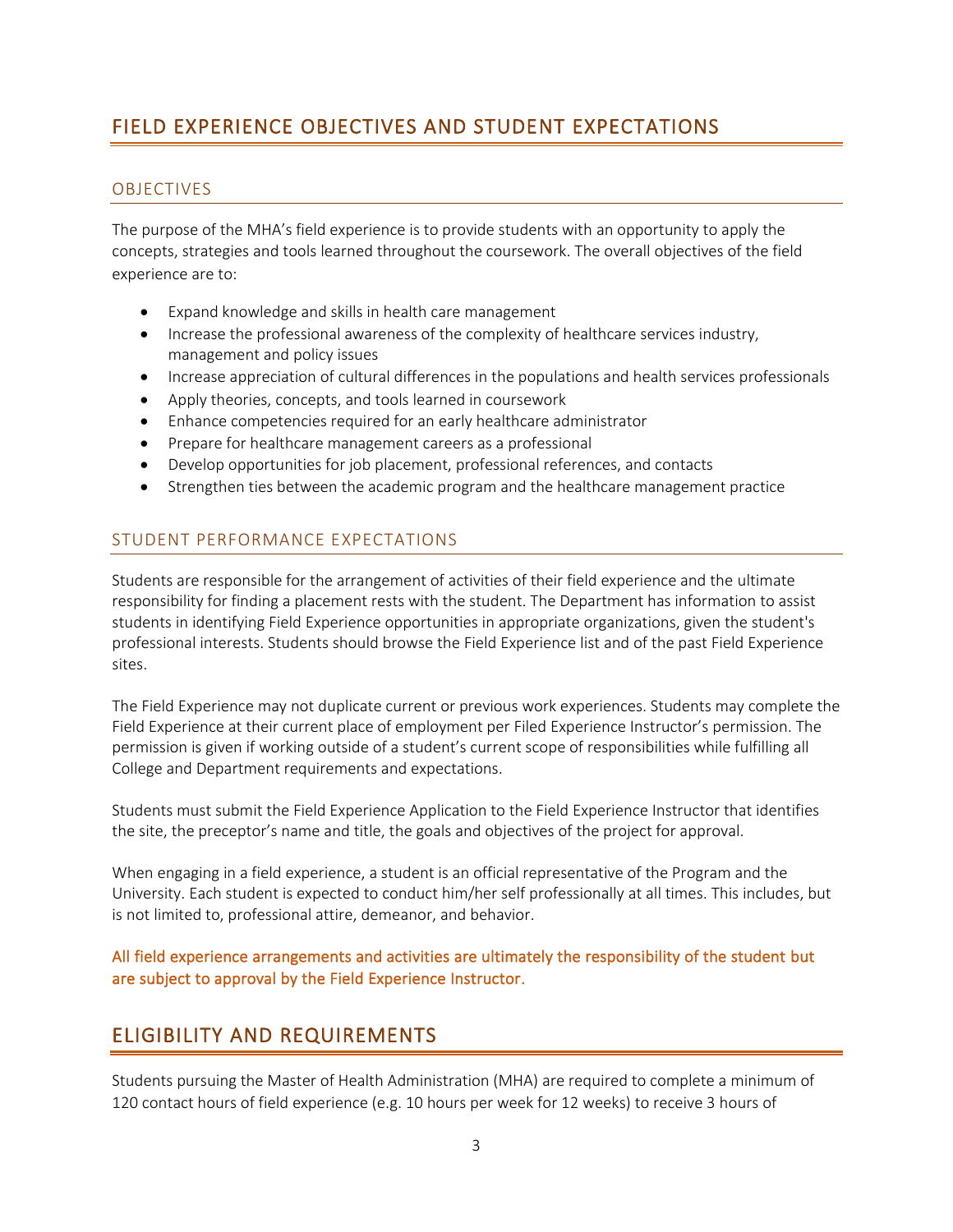academic credit as part of their curriculum. To be eligible for field experience, students must be in good academic standing; have completed at least 48 credit hours of required coursework in the MHA program, and permission of the advisor and field experience instructor. At the conclusion of the field experience all students will be expected to complete and submit the following minimum requirements:

- 1. Field Experience Application
- 2. Field Experience Work Plan or Project Proposal
- 3. Field Experience Monthly or Periodic Reports
- 4. Field Experience Final Report
- 5. Field Experience Portfolio
- 6. Field Experience Preceptor Evaluation Form

## <span id="page-3-0"></span>FIELD EXPERIENCE WORK PLAN OR PROJECT AND FIELD EXPERIENCE APPLICATION

The Field Experience Work Plan or Project Proposal is the formal agreement between the student, Field Experience Preceptor, and Field Experience Instructor. At a minimum, the Project Proposal must identify the following:

- Field experience site, Preceptor's name and title
- The outline of the Project Proposal or Work Plan.
- The required number of competencies that will be attained by the field experience. Each competency that is identified must have specific objectives, proposed activities, and target products or materials that will demonstrate attainment. Please use the field experience learning questions and competencies at the end of this guide and the preceptor's evolution form to help you identify the competencies that will be attained by your field experience.
- Students should also include a summary of their competency development as tracked in The JAG highlighting both competency strengths and weaknesses. The Field Experience should include opportunities to enhance competency weaknesses

The field experience site Preceptor and the field experience Instructor must approve the field experience site and all field experience objectives, activities, and products. Signing of the Application by each party indicates approval and allows the student to being the field experience. Field Experience Applications must be submitted to the Field Experience Instructor.

### <span id="page-3-1"></span>FIELD EXPERIENCE JOURNAL

Each student is required to make journal entries each time the field experience work is performed. Your journals entries should reflect on your goals and objectives, and how experiences help to enhance specific competences. Write professionally using correct spelling and grammar. Be honest to yourself and express your thoughts clearly.

### <span id="page-3-2"></span>MONTHLY OR PERIODIC REPORTS

Students are required to submit written monthly or periodic reports to the Field Experience Instructor throughout the field experience. The monthly or periodic reports should address the following: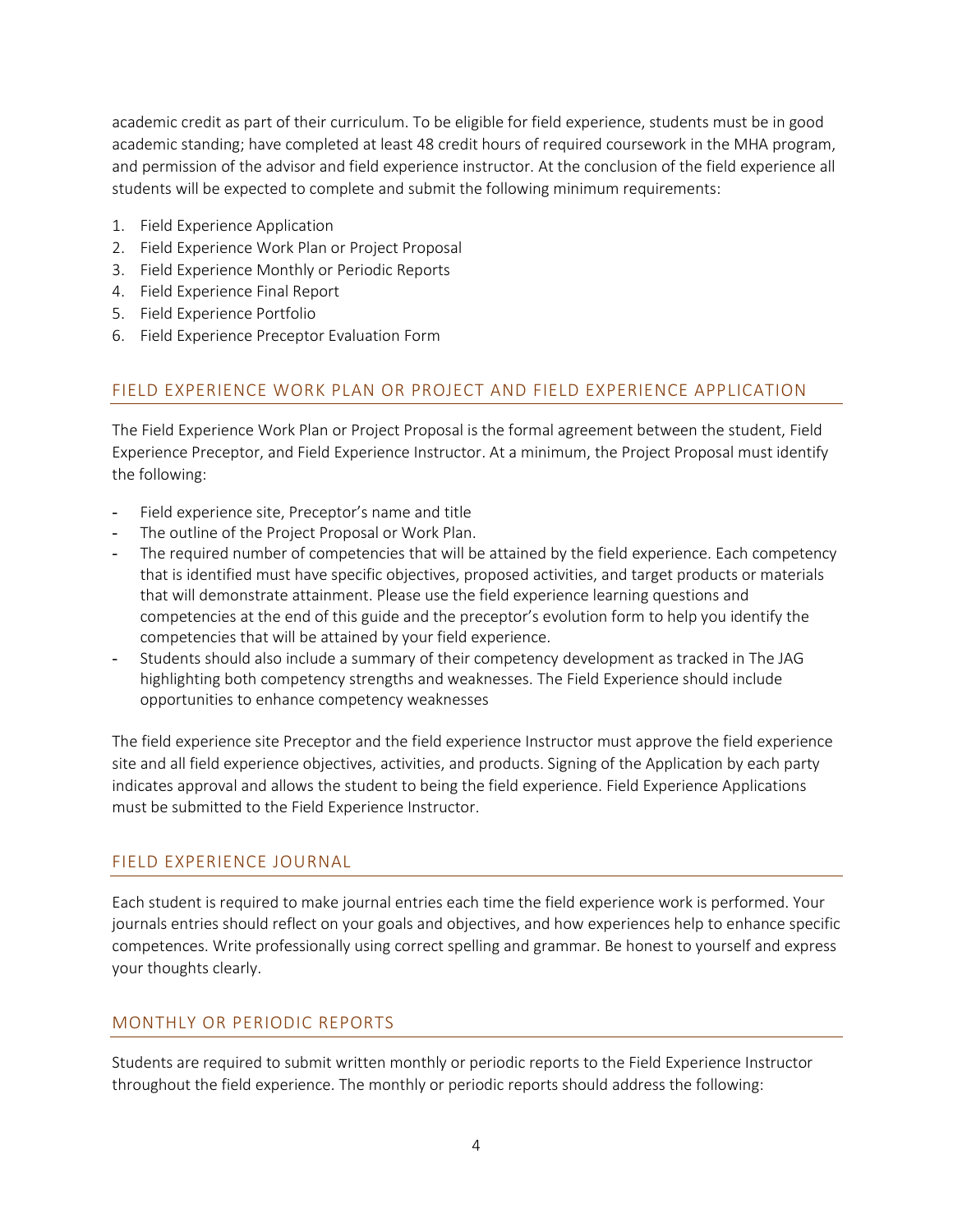- Activities:
	- 1. Describe most important activities of the period.
	- 2. Describe interesting meetings, including group meetings or individual meetings
	- 3. Describe duties assigned, other organizations or facilities visited, training completed, projects worked on, and other significant activities.
	- 4. Do not submit a log of all activities. Describe in narrative form (not bullet points) selected activities and why they are important.
- Learning experiences:
	- 1. Write one or two paragraphs about the key learning experience of the period. Describe how the experience has expanded your knowledge base, and relate it to your coursework or to your responsibility.
	- 2. Link the activities to specific competencies and how the activity helped you develop the competencies. This will help you when writing their final report.
	- 3. Describe how the key experience relate to the objectives in your Project Proposal.

Unless stated, the frequency for the reports is monthly and the due date is on the last day of each month. Each report should be submitted on the Blackboard. The length of the report may vary from one to two pages (single-spaced). The journal entries can be a good source for your monthly or periodic reports.

### <span id="page-4-0"></span>FINAL REPORT

All students are required to submit a Final Report at the conclusion of the field experience. Consistent with University policy, each Final Report must be approved by three faculty members. The final report should include:

- A summary of major projects and activities engaged in the course of the field experience.
- **A** An assessment addressing how competencies selected for the field experience were met through the established objective, activities and deliverables. (This aspect of the final report is the most important and should thoroughly address each of the competencies identified).
- **Emphasize insights and lessons learned through the field experience**
- Evaluative comments about the Field Experience Preceptor and the site.
- A thoughtful reflection on how the field experience contributed to your overall educational experience and professional development.

The Final Report should be no more than 5 pages, single spaced. According to University's Policy, the final field experience "report must be approved by three faculty members. (See Field Experience Approval Form)

## <span id="page-4-1"></span>FIELD EXPERIENCE PORTFOLIO

All students are required to submit electronically a Field Experience Portfolio that contains their Field Experience Application, Project Proposal or Work Plan, Field Experience Journals, Monthly or Periodic Reports, and Final Report on Blackboard. Make sure your Portfolio is in one file with a table of contents. A poorly organized portfolio will result in an unfavorable evaluation with the grade being lowered by one letter.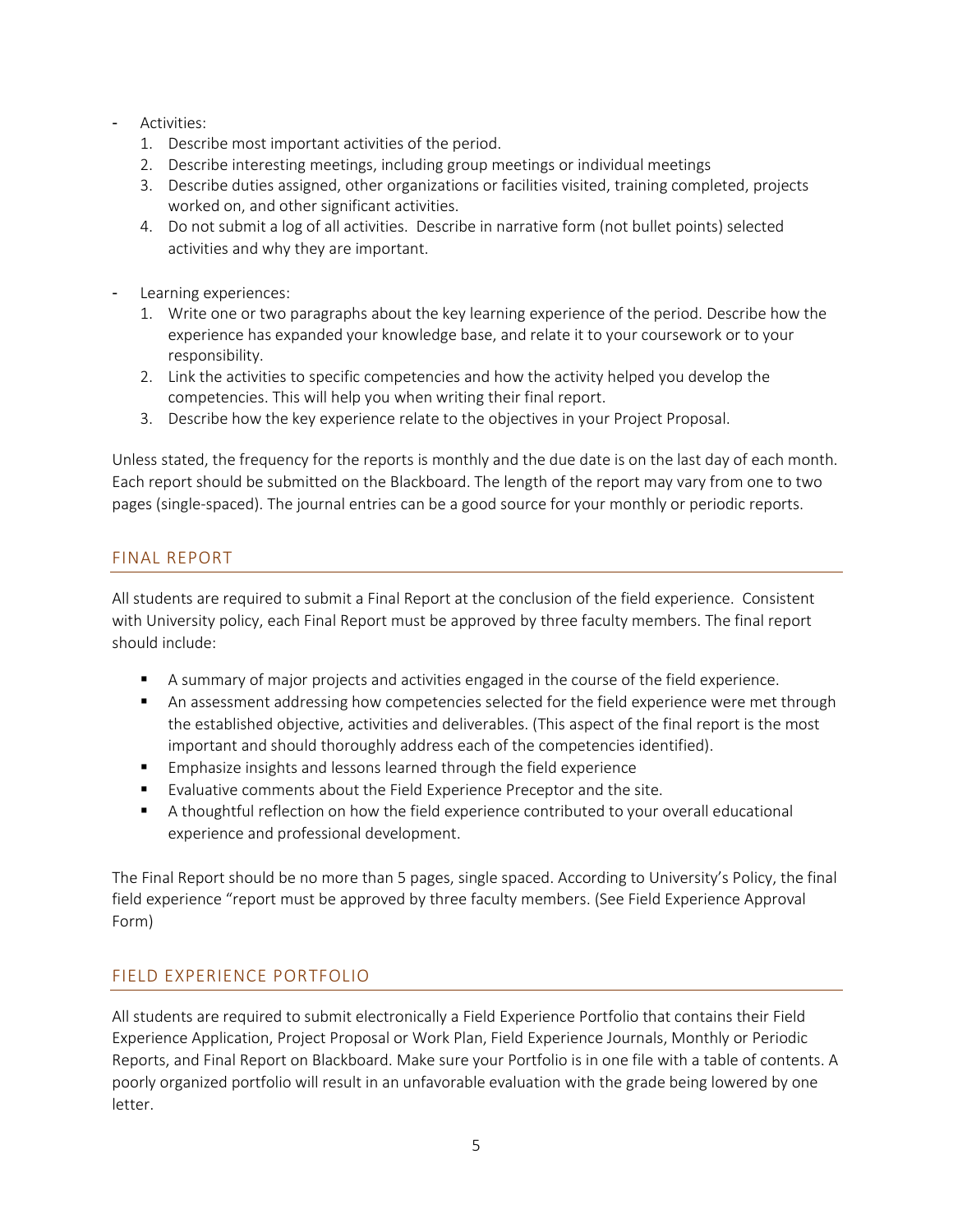The content of the portfolio may vary depending on the organization and the project. The Final Report is the major part of your Field Experience Portfolio. The additional required components of the Portfolio can be found on the Blackboard (See Portfolio Table of Contents)

### <span id="page-5-0"></span>PRECEPTOR EVALUATION FORM

<span id="page-5-1"></span>Students will be evaluated by their Field Experience Preceptor at the conclusion of the practicum (Preceptor Evaluation Form). The Preceptor's evaluation of the student will be considered in determining the student's term grade for the filed experience. Please see the Field Experience Preceptor Evaluation Form.

### <span id="page-5-2"></span>GRADING

Upon completion of the field experience, the Instructor will award a letter grade for a student based on completion of the requirements outlined above and any additional requirements outlined in department and college policy, including:

- 1. Completed required hours
- 2. Monthly or Periodic Reports
- 3. Final Report
- 4. Portfolio
- 5. Field Experience Preceptor's evaluation
- 6. Fulfillment of the Project Proposal (or Work Plan) Objectives

If a student defaults on the terms of the Project Proposal or Work Plan, the student may receive a failing grade.

During the course of the field experience, if the Preceptor or the Instructor determines a student is having difficulty functioning in a particular setting, the student may be reassigned or asked to withdraw and retake the field experience during a future semester. If the student's behavior is determined to be unprofessional, unethical, or outside the rules of the field site or university, the student may be given a failing grade and thus no academic credit will be received for the field experience, and/or may be removed from the degree program depending upon individual circumstances.

# <span id="page-5-3"></span>RESPONSIBILITIES

In the effort to plan, organize and execute a successful field experience, the student is expected to take a primary role and can be assisted by the Field Experience Instructor and Field Experience Preceptor.

## <span id="page-5-4"></span>STUDENT

Before the Field Experience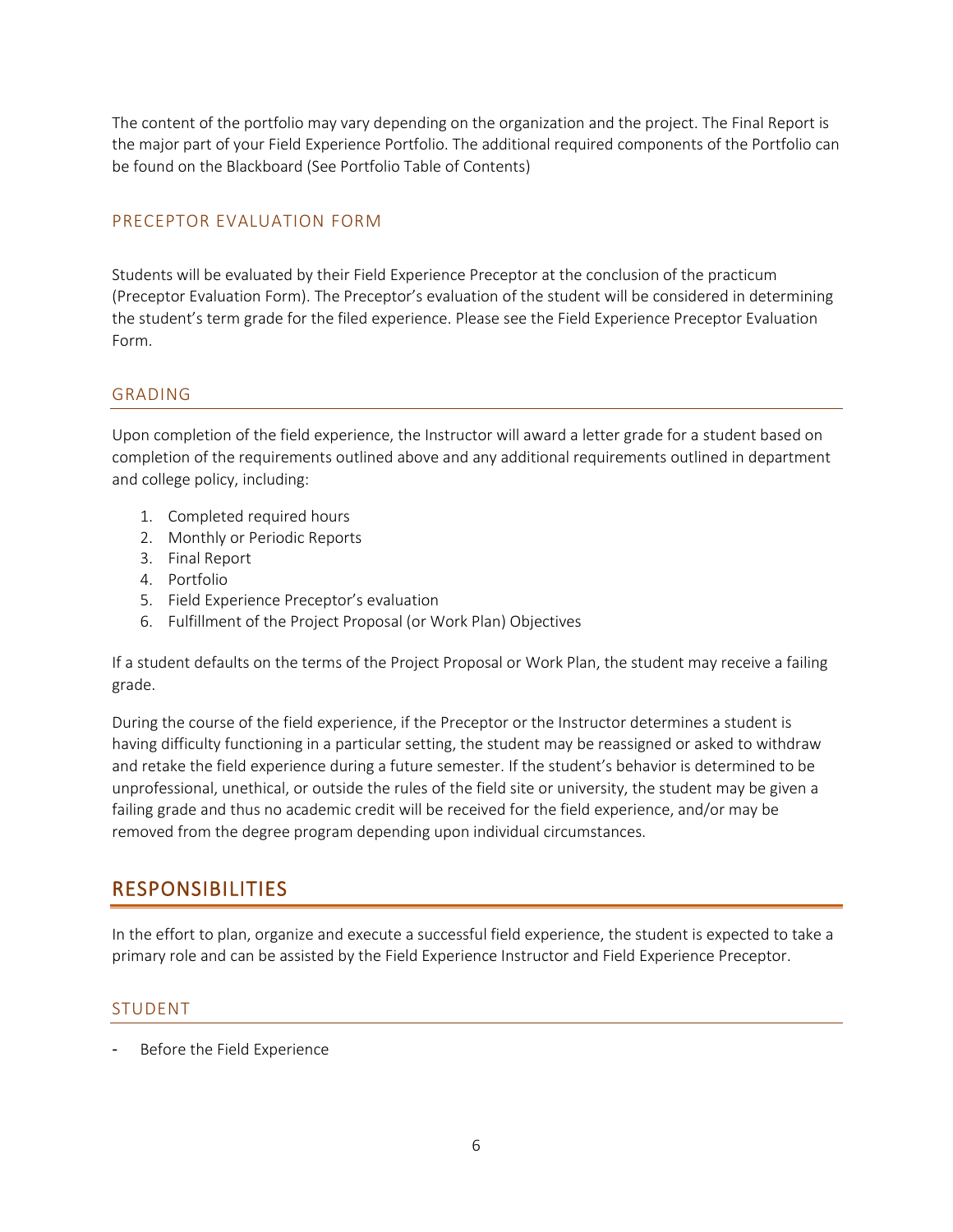The responsibility for making all field experience arrangements including securing a placement ultimately rests with the student and subject to Instructor and Preceptor approval. The student is primarily responsible for sending out inquiries, setting up meetings, ensuring communications among those involved, and making preliminary arrangements. The student is encouraged to seek information and advice from former students, current students who have completed their practicum experience, their faculty advisor, other faculty, and the Field Experience Instructor.

- Background Check
- Students are responsible for their background check for the field experience. The host site may require professional liability insurance. Students are responsibility for obtaining a copy of the liability insurance certificate that covers them during the field experience.
- Field Experience Application and Project Proposal

Students are responsible to submit the Field Experience Application and the Project Proposal that are used to ensure explicit communication of field experience arrangements and expectations. The student, Field Experience Preceptor, and Instructor will determine the nature of the field experience commitment (i.e., start and completion dates, total number of weeks, or number of days worked per week, or hours per day, etc.). The field experience Instructor has final approval of field experience placement, competencies, objectives, and activities. Each student is personally liable for their own behavior and performance during their field experience.

#### Affiliation Agreements

Some organizations and agencies may require an Affiliation Agreement be in place prior to students engaging in a field experience. All Affiliation Agreements for field experiences are managed by the Dean's Office. Affiliation Agreements are made between the College and the organization/agency and may only be signed by those with appropriate institutional authority. Students are responsible to discuss with the Field Experience Instructor whether or not an Affiliation Agreement exists prior to initiation of the field experience.

During the Field Experience

The student is responsible for completing all assignments and components of the field experience in a timely manner. Written journals, reports, papers, and other products required (see syllabus) must be collected in student's portfolio. The portfolio may be developed in collaboration with field experience preceptor, but its timely completion and submission are solely the responsibility of the student.

At the conclusion of the field experience

The student is responsible to sit with the field experience Preceptor to discuss the concluding performance and seek for advice for future improvement. The student is also responsible to submit all required documents of the field experience to the Field Experience Instructor.

- Ethical Guidelines for Students
	- **IXCO** All information related to clients of the host organization or agency is to remain confidential.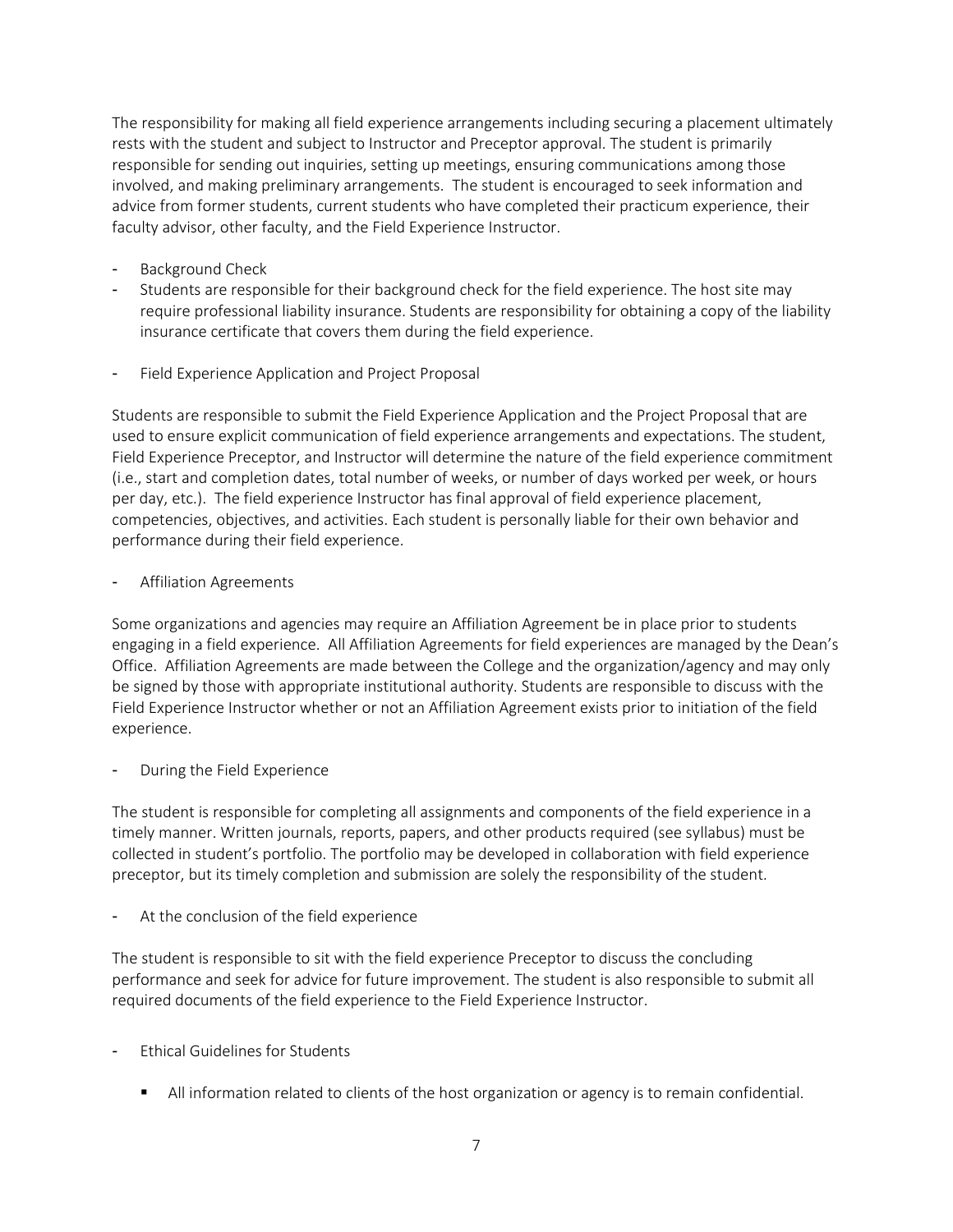- Students must follow standards of academic integrity as outlined in MHA student Handbook and University Policy. Any student identified as having engaged in any acts of academic dishonesty while engaged in field experience activities will be subject to the same standards and review process, including the possibility of dismissal.
- Students should be guided by the guidelines and expectations of their host organization or agency.
- Students are encouraged to discuss with the field experience Instructor any activities they believe may potentially compromise legal or ethical standards.
- Students may undertake only those program activities explicitly assigned or authorized by host site personnel, preceptor or the field experience Instructor.
- Students should immediately report any harassment of any form they might experience while participating in their field experience to the Preceptor, Instructor, and/or the Department Chairperson.
- Students may not visit clients socially during regular working hours without explicit approval of the Field Experience Preceptor.
- Students may not correspond with or for clients regarding matters of a professional nature without explicit approval of the Practicum Preceptor.

### <span id="page-7-0"></span>Field Experience Preceptor

All Preceptors are technically considered Clinical Adjunct Faculty of the University. As such, they must possess a master's degree or higher, or permission of the Field Experience Instructor. The student must submit the Preceptor's resume or curriculum vitae with their Field Experience application for approval by the Field Experience Instructor.

A role of a field experience Preceptor is to guide the student's experience in a supportive and professionally stimulating environment. During the field experience their role include:

- **Serve as a professional role model and facilitate the student's identification with the profession.**
- **Serve as a work supervisor and employer with the addition of a strong educational focus.**
- Serve as the point of contact for a student within field experience locations and functions as his/her immediate supervisor.
- **Provide workplace guidance and knowledge.**
- Work with the student and the Instructor to develop a Project Proposal prior to the initiation of the field experience.
- **EXECT Assist the field experience Instructor in evaluating the student's performance by completing the** Preceptor Evaluation Form at the completion of the field experience

### <span id="page-7-1"></span>Field Experience Instructor (Department Faculty)

The Field Experience Instructor maintains the records associated with each student's Field Experience and monitors the progress of each student during her/his field experience. The role of the field experience Instructor includes:

- Act as a resource for assisting the student in identifying possible field experience locations
- **EXECT** Assist the student in developing an appropriate Field Experience Project Proposal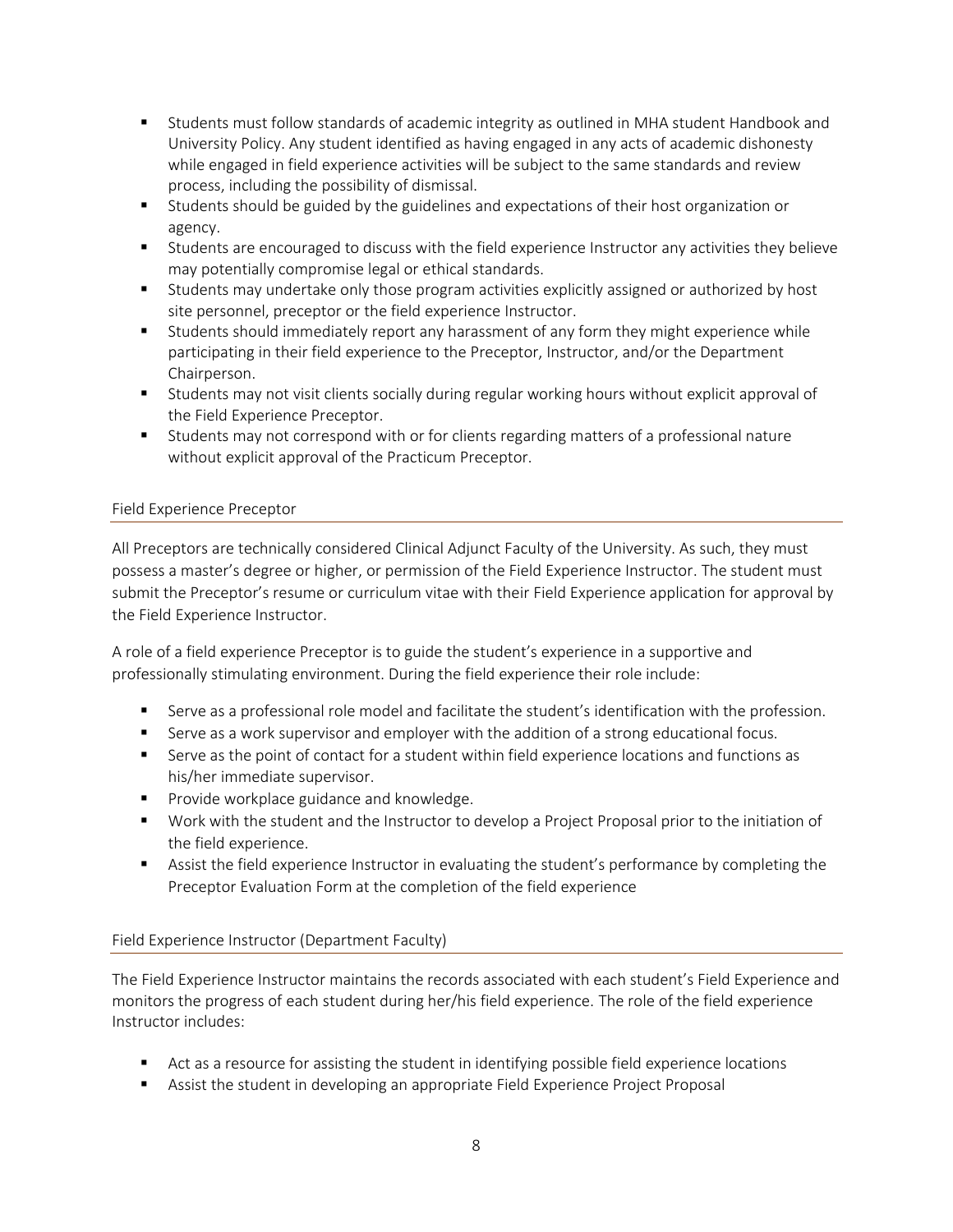- **EXP** Approve student's Field Experience Application, and Project Proposal prior to the initiation of the field experience.
- Assign Periodic Report timeline and secure completed field experience evaluations
- Submit the final field experience grade

## <span id="page-8-0"></span>PROCEDURES

There are six steps for students to completing their Field Experience: 1) Understand; 2) Identify; 3) Apply; 4) Plan; 5) Do; and 6) Document

#### <span id="page-8-1"></span>Step 1 Understand Field Experience Requirement

The first step to a successful field experience is understanding field experience requirements outlined in this document, HLAD 8902 syllabus, and completing the online required field experience training on Blackboard. Completion of the training on Blackboard will assure students have access to all required documentation.

The semester prior to planned completion of the field experience the student needs to complete the following steps 2 to 4.

#### <span id="page-8-2"></span>Step 2 Identify Field Experience Placement

During the semester prior to the semester of the field experience the student should identify a placement for their field experience by doing the following:

- **Schedule a meeting with HLAD 8102 Field Experience Instructor to discuss eligibility to complete** a field experience.
- Have clear overall goals for field experience based on student experiences.
- **Based on goals, the student should gather information on potential field experience opportunities** and sites. There are numerous avenues to identify potential field experiences including websites, visiting speakers and adjunct professors, emailed announcements, current and former students, faculty, family and friends.
- **Student should update resume.**
- **•** Once potential sites are identified the student moves to the application stage.

#### <span id="page-8-3"></span>Step 3 Apply for Field Experience

At this step the student should have narrowed the search, contacted potential sites and begun the application process or negotiations for conducting a field experience. The student may be submitting applications for field experiences and participating in interviews. Please make sure the following document to be submitted with the application form:

Application Form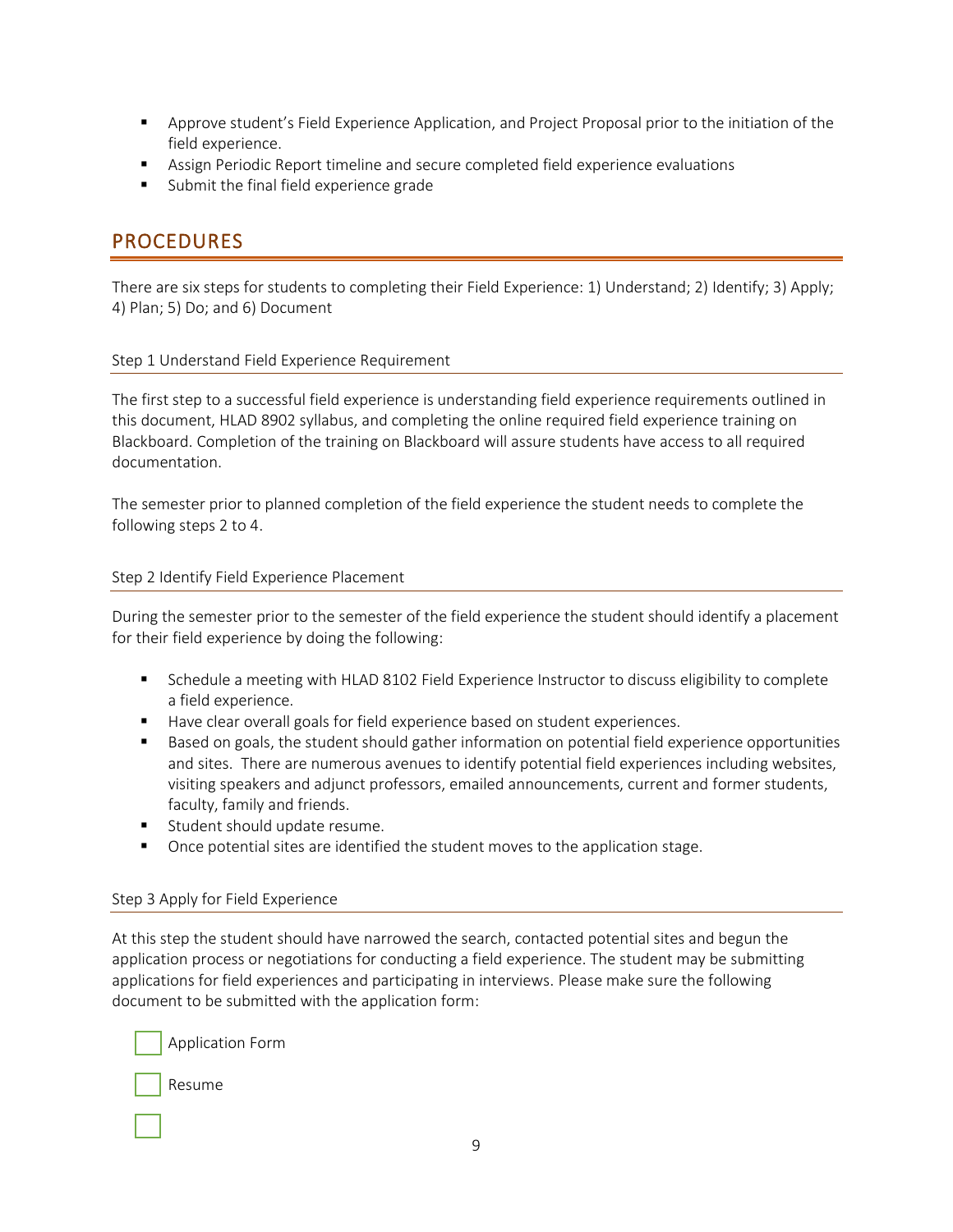Proof of Liability Insurance: Students must obtain insurance and submit proof to the Field Experience Instructor with the application. This can be done at but not limited to: H.P.S.O. Service: Marsh Affinity Group, a service of Seabury & Smith Phone: 1-800-928-9491 1440, Renaissance Dr. Park Ridge, IL 60068 [www.hpso.com](http://www.hpso.com/) Phone: 1-800-503-9230 [www.proliability.com](http://www.proliability.com/)

Criminal Background check: To be completed at: <https://www.castlebranch.com/> use CODE: Go15 (as in the word go". Choose "Community Health Worker" option when prompt.

As the student applies for the field experience or makes contact regarding potential field experiences the student needs to ensure the opportunity will fulfill requirements and meet the goals desired. Once the student receives an offer or secures a field experience opportunity he or she moves to the formal planning process.

#### <span id="page-9-0"></span>Step 4 Plan for Field Experience

Once a field experience site and opportunity are secured, the student must complete the formal application and Project Proposal. Through discussions with their Field Experience Preceptor and the Instructor the student should create the Project Proposal or Work Plan including objectives aligned to competencies, activities and deliverables. Once the student and Field Experience Preceptor agree and approve the finalized Proposal the document is submitted to the field experience Instructor for final approval.

The student cannot begin or register for field experience until all paper work is signed and approved. Registration blocks are in place for all students. The Instructor will remove the registration block allowing the student to register for HLAD 8902 Field Experience.

#### <span id="page-9-1"></span>Step 5 Do Field Experience

Once students begin the field experience during the planned semester, they are required to submit Monthly or Periodic Reports to Field Experience Instructor. The student should continue to review their Project Proposal throughout the field experience to ensure that competencies, objectives, and deliverables are being met.

#### <span id="page-9-2"></span>Step 6 Document Field Experience

At the completion of the field experience, the student is required to complete several tasks to receive field experience grade.

- Submit a Final Report to the Field Experience Instructor
- Compile and submit Field Experience Portfolio to the Field Experience Instructor
- **All required documentation including Field Experience Preceptors evaluation form and Field** Experience Completion Approval Form must be submitted by the end of the semester. Failure to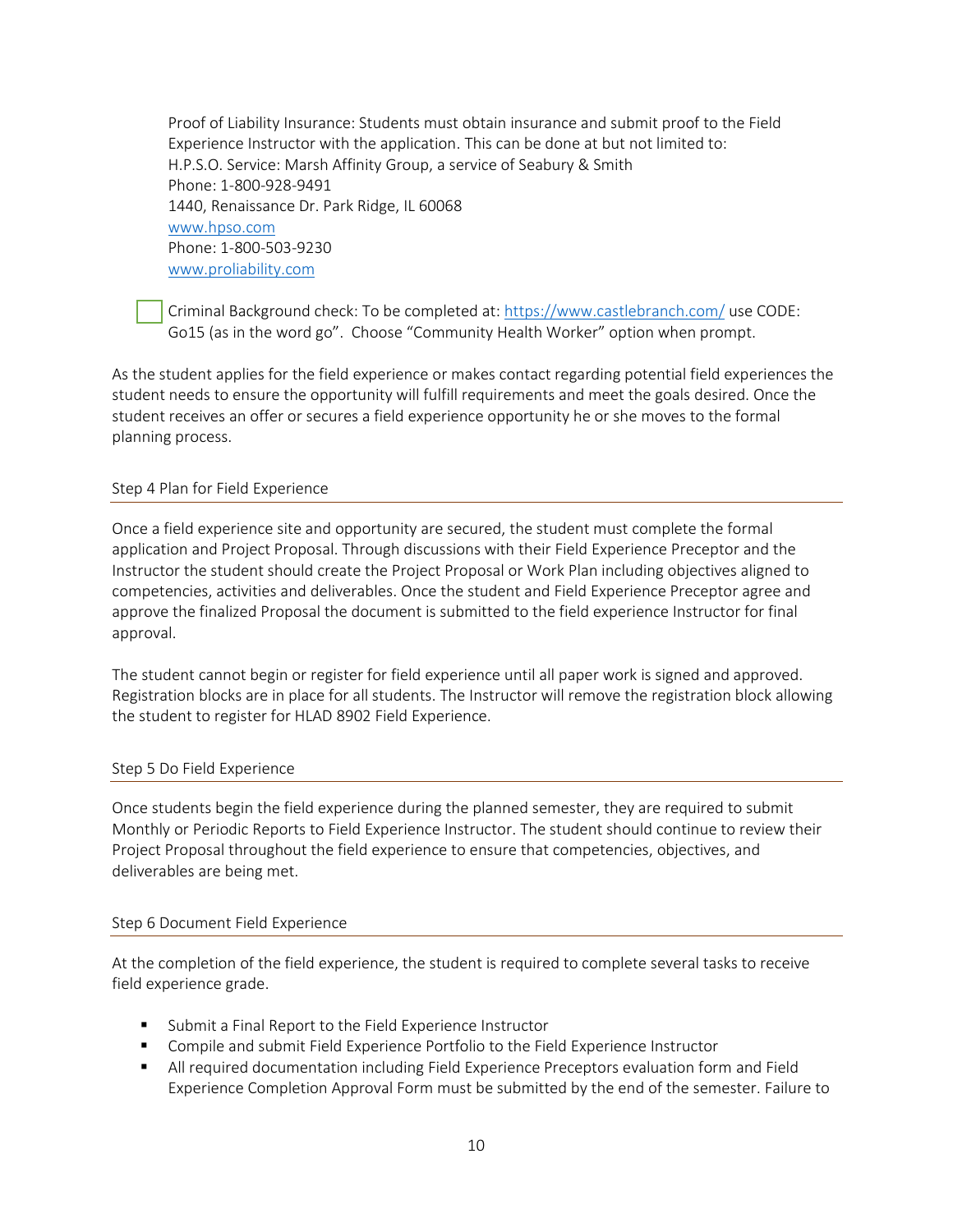do so by the deadline can impact the ability of a student to receive academic credit for field experience.

Complete the final competency self-assessment and include a completed copy of The JAG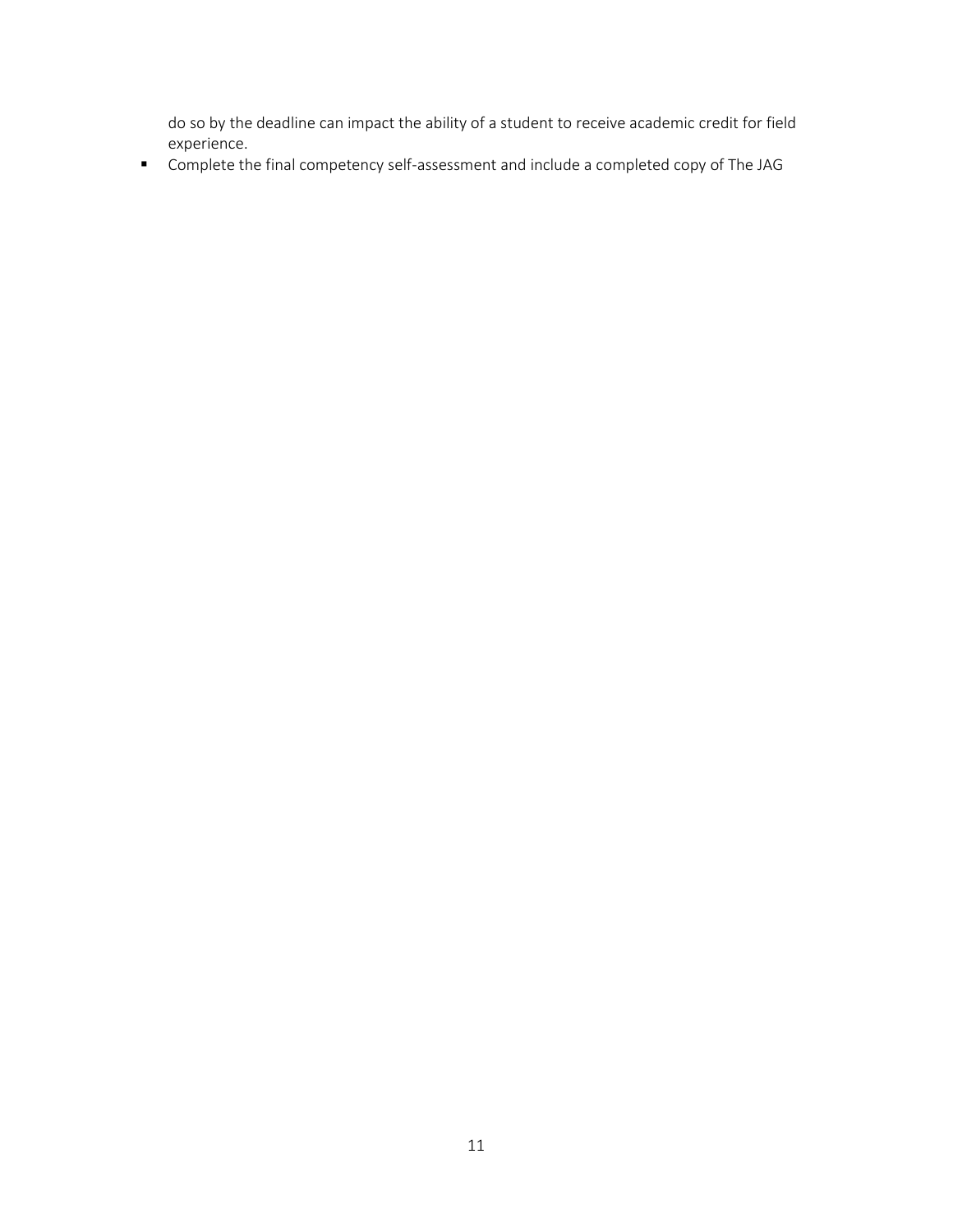# <span id="page-11-0"></span>MHA FIELD EXPERIENCE LEARNING QUESTIONS

The following questions are design to help you intentionally learn from your field experience. You can use these questions to help you know what to learn, write your Final Report, and compile your Field Experience Portfolio.

- 1. Describe the ownership and structure of the organization. If it is a subsidiary of a parent corporation or part of a larger system, include the description of the larger organization. Include an organizational chart and indicate where in the organization your component is located. Provide a brief history of the organization. Include a description of how your area/department contributes to the fulfillment of the mission, vison and values of the organization.
- 2. Look at the staffing of the department or organization in which you work. Identify the key personnel (in terms of their name and title) and look at their current functions in relationship to their training and experience. Interview them to identify how they got to the position they hold today. Did your direct supervisor/Preceptor have a mentor(s)? If so, describe how this supervisor/mentor helped your supervisor/Preceptor.
- 3. Identify and discuss the two most important external organizations to your organization. What impact do fulfilling these organizations' requirements have on your organization and its leaders? How do regulations, guidelines and/or requirements from the two external organizations affect the pursuit and delivery of quality healthcare services in your organization?
- 4. Describe the key competitors and collaborators of your organization. How has the leadership of your organization been able to work with competitors and collaborators? Identify the leadership skills required for building these collaborative partnerships.
- 5. Describe the progress you have made with your MHA competencies and skill sets. Mention and discuss at least three with specific attention to what you have undertaken in your field experience to this point in time. Refer back to The JAG and summarize your progress throughout the program.
- 6. Specific to what you are responsible for in your field experience, who are your customers? Describe both internal and external customers? Identify all of them and discuss what deliverables you provide to them.
- 7. Develop and answer a question you would like to discuss which adds to your reader's understanding of your experience and your responsibilities.
- 8. Describe a major project in which you have been involved. How did you contribute to the project? How did this project relate to the coursework you have already completed? How has this project contributed to your development as a soon-to-be early careerist in health administration?
- 9. Interview at least five first line staff, asking them: "If you could break or change any rule in service for a better care experience for patients or staff, which would it be?" What do you think of these ideas?
- 10. What did you learn about yourself during your practicum? How did this practicum improve your competencies and skill sets? Describe additional competencies, skills, or other elements you need to focus on and develop.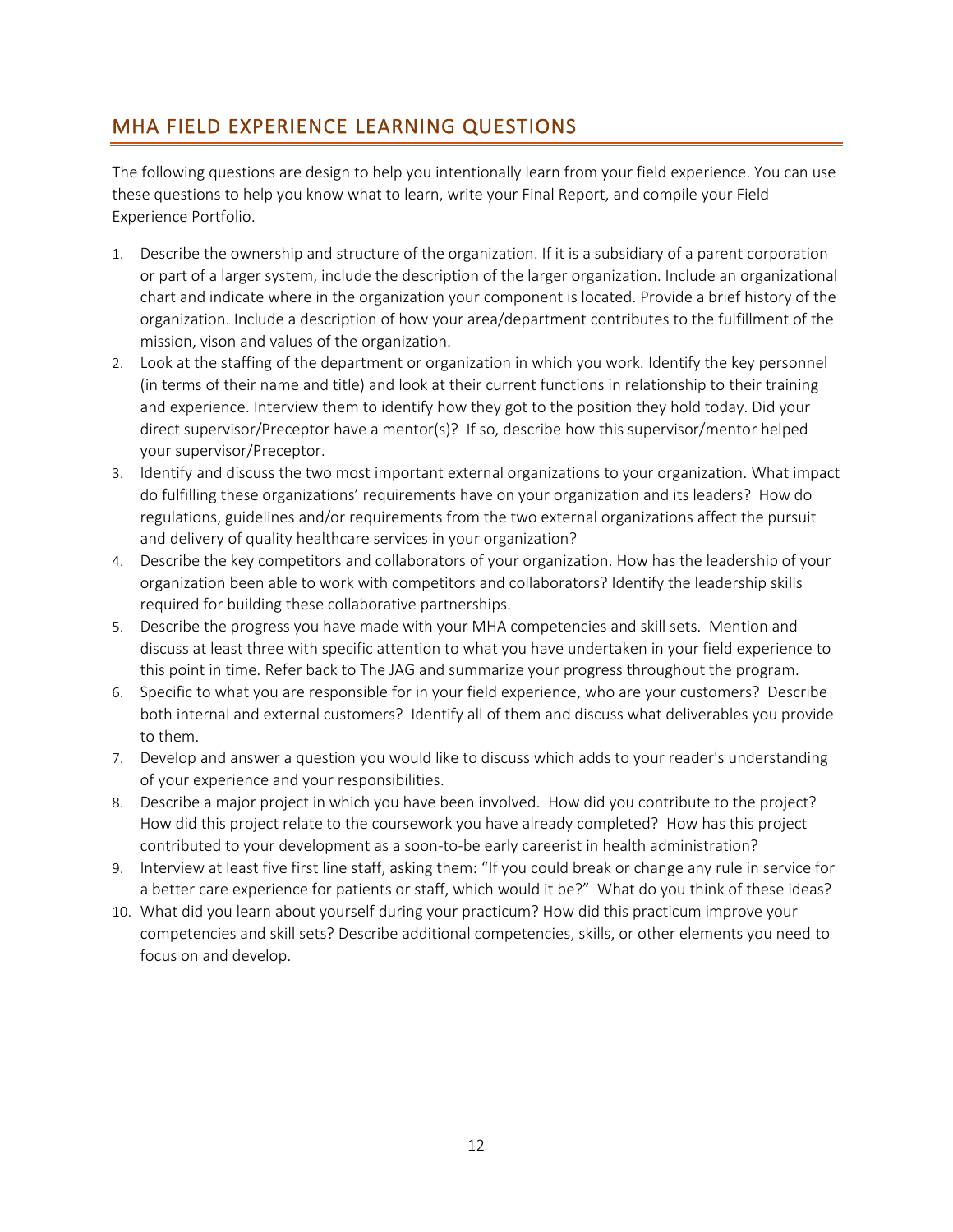# <span id="page-12-0"></span>MHA FIELD EXPERIENCE COMPETENCIES

Domain 1: Knowledge of Healthcare System and Delivery: Students must demonstrate knowledge about general and evolving issues in healthcare and be prepared to apply this knowledge to diverse health care organizations.

- 1.1 **Healthcare Environment.** Ability to explain issues and advancements in the healthcare industry. An underlying curiosity and desire to know more about things, people, and issues, including the desire for knowledge and staying current with health, organizational, industry, and professional trends and developments. It includes pressing for more precise information; resolving discrepancies by asking a series of questions; and scanning for potential opportunities or information that may be of future use, as well as staying current and seeking best practices for adoption.
- 1.2 Legal and Regulatory Application and Assessment. Ability to understand and explain the regulatory and administrative environment in which the organization functions (e.g. antitrust; Stark, ACA). This includes the ability to understand and explain corporate compliance laws and regulations.
- 1.3 Process & Quality Improvement. The ability to analyze and design or improve an organizational process, including incorporating the principles of high reliability, continuous quality improvement, and user-centered design.

Domain 2: Business and Management Knowledge: Students must master core business and organizational management skills in a healthcare context.

- 3.1 Human Resources Management. The ability to implement staff development and other management practices that represent contemporary best practices, comply with legal and regulatory requirements, and optimize the performance of the workforce, including performance assessments, alternative compensation and benefit methods, and the alignment of human resource practices and processes to meet the strategic goals of the organization.
- 3.2 Financial Skills. The ability to understand and explain financial and accounting information, prepare and manage budgets, and make sound long-term investment decisions.
- 3.3 Strategic Orientation. The ability to consider the business, demographic, ethno-cultural, political, and regulatory implications of decisions and develop strategies that continually improve the long-term success and viability of the organization.
- 3.4 Project Management. The ability to plan, execute, and oversee a multi-year, large-scale project involving significant resources, scope, and impact.
- 3.5 Information Technology Management. The ability to see the potential for administrative and clinical technologies to support process and performance improvement. Actively sponsors the continuous seeking of enhanced technological capabilities.

Domain 3: Critical Thinking and Analysis: Students must demonstrate the ability to conceptualize, analyze, synthesize, and evaluate information gathered from diverse sources.

- 3.1 Performance Measurement. The ability to understand and use statistical and financial metrics and methods to set goals and measure clinical as well as organizational performance; commits to and deploys evidence-based techniques.
- 3.2 Innovation. The ability to approach one's work and the organization in new and breakthrough ways, including applying complex concepts, developing creative new solutions, or adapting previous solutions in promising new ways.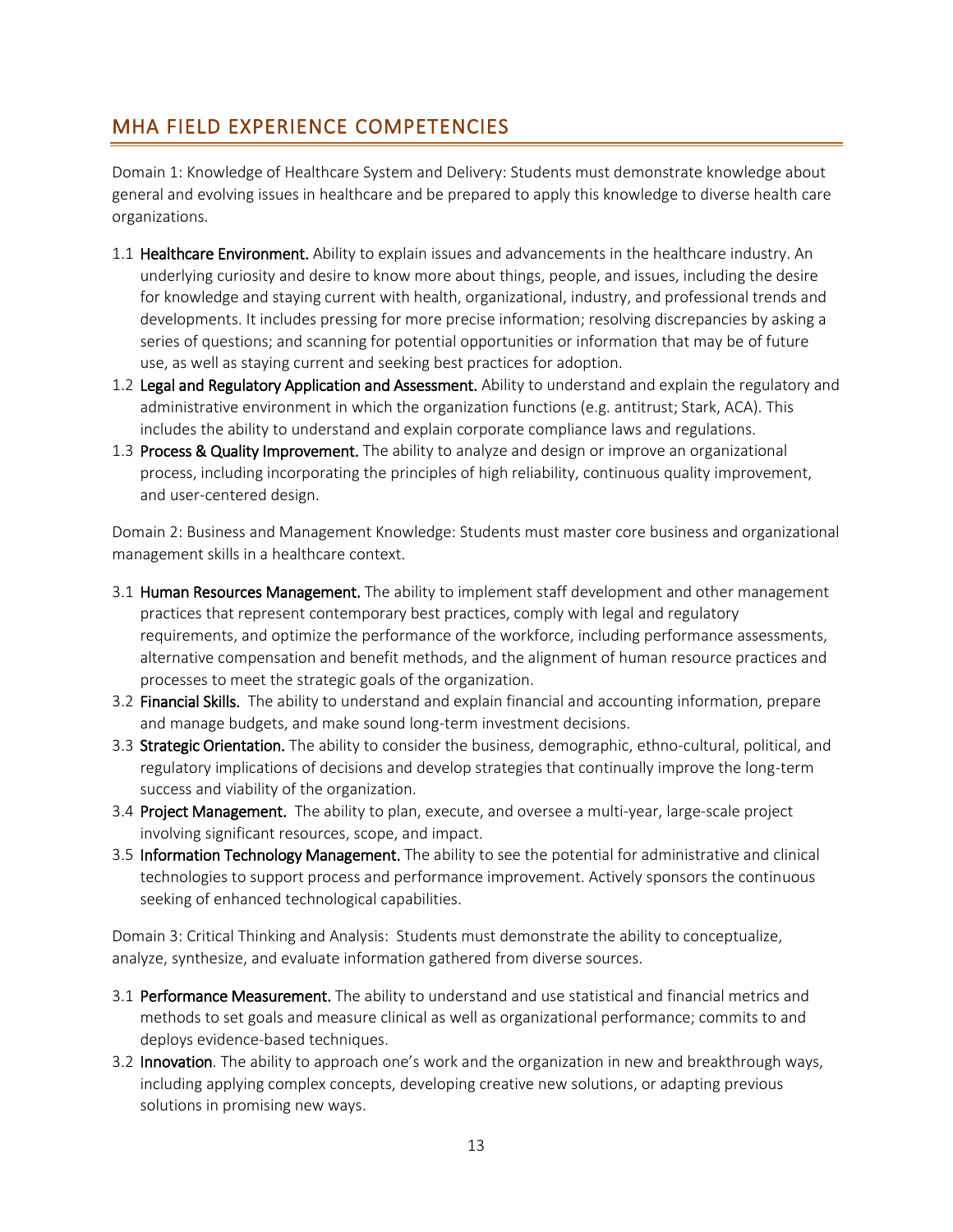- 3.3 Analytical Thinking. Developing a deeper understanding of a situation, issue, or problem by breaking it down or tracing its implications step-by-step. It includes organizing the parts of a situation, issue, or problem systematically; making systematic comparisons of different features or aspects; setting priorities on a rational basis; and identifying time sequences, causal relationships, or if-then relationships.
- 3.4 Organizational Awareness. The ability to understand and learn the formal and informal decisionmaking structures and power relationships in an organization or industry (e.g., stakeholders, suppliers). This includes the ability to identify who the real decision makers are and the individuals who can influence them, and to predict how new events will affect individuals and groups within the organization.

Domain 4: Policy and Community Engagement: Students must demonstrate knowledge of the policy process at various levels of government, as well as the processes and methods required to change and evaluate organizational policy, and strategies to engage the community in multiple types of policy change.

- 4.1 Policy and Advocacy. Ability to effectively participate in discussions relating to health policy at the local, state, and federal levels.
- 4.2 Community Collaboration. The ability to align one's own and the organization's priorities with the needs and values of the community, including its cultural and ethnocentric values, and to move health forward in line with population-based wellness needs and national health agenda.

Domain 5: Communication: Students must apply interpersonal and communication skills in valuable information exchanges with faculty, peers, and preceptors. This includes abilities such as listening and communicating clearly using nonverbal, verbal, and writing skills.

- 5.1 Communication Skills. Ability to facilitate a group; speak and write in a clear, logical, and grammatical manner in formal and informal situations to prepare cogent business presentations.
- 5.2 **Interpersonal Understanding**. The ability to accurately hear and understand the unspoken or partly expressed thoughts, feelings, and concerns of others, especially those who may represent diverse backgrounds and very different worldviews. Levels of proficiency relate to the increasing complexity and depth of understanding, as well as openness to perspectives very different from one's own.

Domain 6: Professionalism and Leadership: Students must demonstrate professionalism and leadership indicative of characteristics and abilities to influence others.

- 6.1 Professional & Social Responsibility. The demonstration of ethics, sound professional practices, social accountability, and community stewardship. Acting in ways that are consistent with one's values and what one says is important.
- 6.2 Collaboration. The ability to work cooperatively and inclusively with other individuals and/or teams they do not formally lead; working together, as opposed to working separately or competitively.
- 6.3 Team Leadership. The ability to lead groups of people toward shared visions and goals, from forming a team that possesses balanced capabilities, to setting its mission, values, and norms, and holding team members accountable individually and as a group for results.
- 6.4 Change Leadership. The ability to energize stakeholders and sustain their commitment to changes in approaches, processes, and strategies.
- 6.5 Achievement Orientation. Concern for surpassing standards of excellence. Standards may involve past performance (striving for improvement); objective measures (results orientation); outperforming